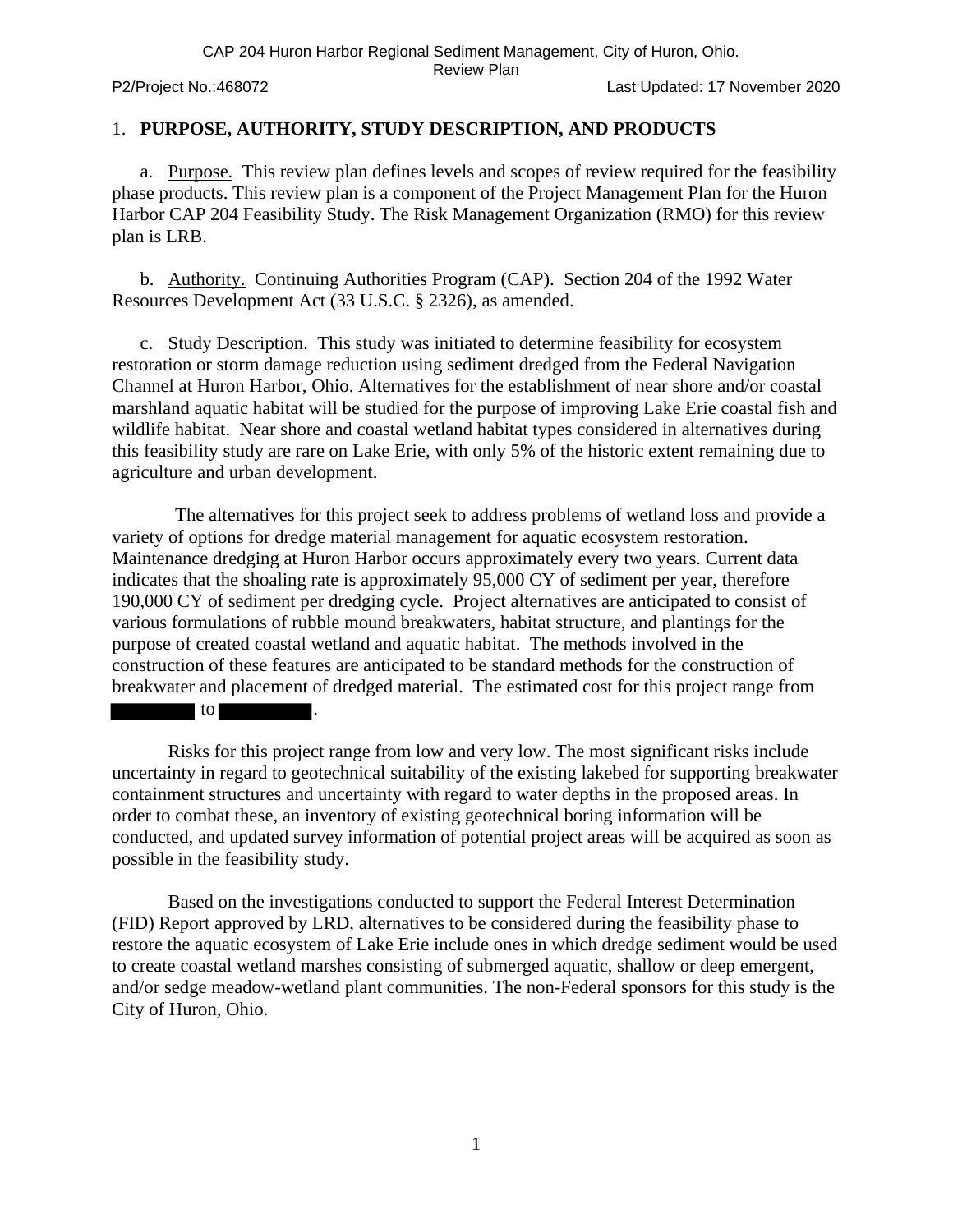CAP 204 Huron Harbor Regional Sediment Management, City of Huron, Ohio. **Review Plan** 

P2/Project No.:468072

Last Updated: 17 November 2020

#### d. Products.

| Table 1. List of Products to Be Prepared and Reviewed                                                                                                                    |                              |                                |             |                       |                   |
|--------------------------------------------------------------------------------------------------------------------------------------------------------------------------|------------------------------|--------------------------------|-------------|-----------------------|-------------------|
|                                                                                                                                                                          |                              | Type of Review to be Performed |             |                       |                   |
| Product / Document                                                                                                                                                       | Prepared By                  | <b>DQC</b><br><b>ATR</b>       |             | Type I<br><b>IEPR</b> | Policy /<br>Legal |
| Detailed Project Report (DPR) and<br>Environmental Assessment (Main Report /<br>Integrated DPR/EA)                                                                       | In-house<br><b>Resources</b> | $\mathbf X$                    | X           |                       | $\mathbf X$       |
| <b>Environmental Appendix</b><br><b>Habitat Outputs</b><br><b>Planting Plan</b><br><b>Monitoring Plan</b>                                                                | In-house<br><b>Resources</b> | X                              | X           |                       | X                 |
| Real Estate Plan Appendix                                                                                                                                                | In-house<br><b>Resources</b> | X                              | X           |                       | X                 |
| <b>Coastal Engineering Appendix</b>                                                                                                                                      | In-house<br><b>Resources</b> | X                              | X           |                       | X                 |
| Geotechnical Engineering Appendix                                                                                                                                        | In-house<br>Resources        | $\mathbf X$                    | $\mathbf X$ |                       | $\mathbf X$       |
| <b>Cost Appendix</b>                                                                                                                                                     | In-house<br><b>Resources</b> | X                              | X           |                       | X                 |
| HTRW Assessment (Phase 1 ESA)                                                                                                                                            | In-house<br>resources        | X                              | X           |                       | X                 |
| <b>Environmental Coordination Appendix</b><br>Including:<br>• Summary of Comments & Responses from<br>Public and Agency Review<br>• FONSI<br>• Cultural Resources Report | In-house<br>Resources        | X                              | X           |                       | X                 |

### **2. REVIEW REQUIREMENTS**

a. Types of Review. The feasibility phase activities and documents are required to be reviewed in accordance with ER 1110-1-12 and EC 1165-2-217. Based upon the factors under each heading, this study will undergo the reviews identified and described below.

(1) District Quality Control (DQC): DQC procedures will be performed and formally documented for all study products, including supporting documents.

• The District will perform and manage DQC procedures in accordance with the District DQC process.

- DQC will be documented with a summary report / certification.  $\bullet$
- Supervisors within each area of responsibility will assign appropriate, qualified staff to  $\bullet$ perform QC on their respective products. Personnel performing QC shall have the necessary expertise to address compliance with Corps policy.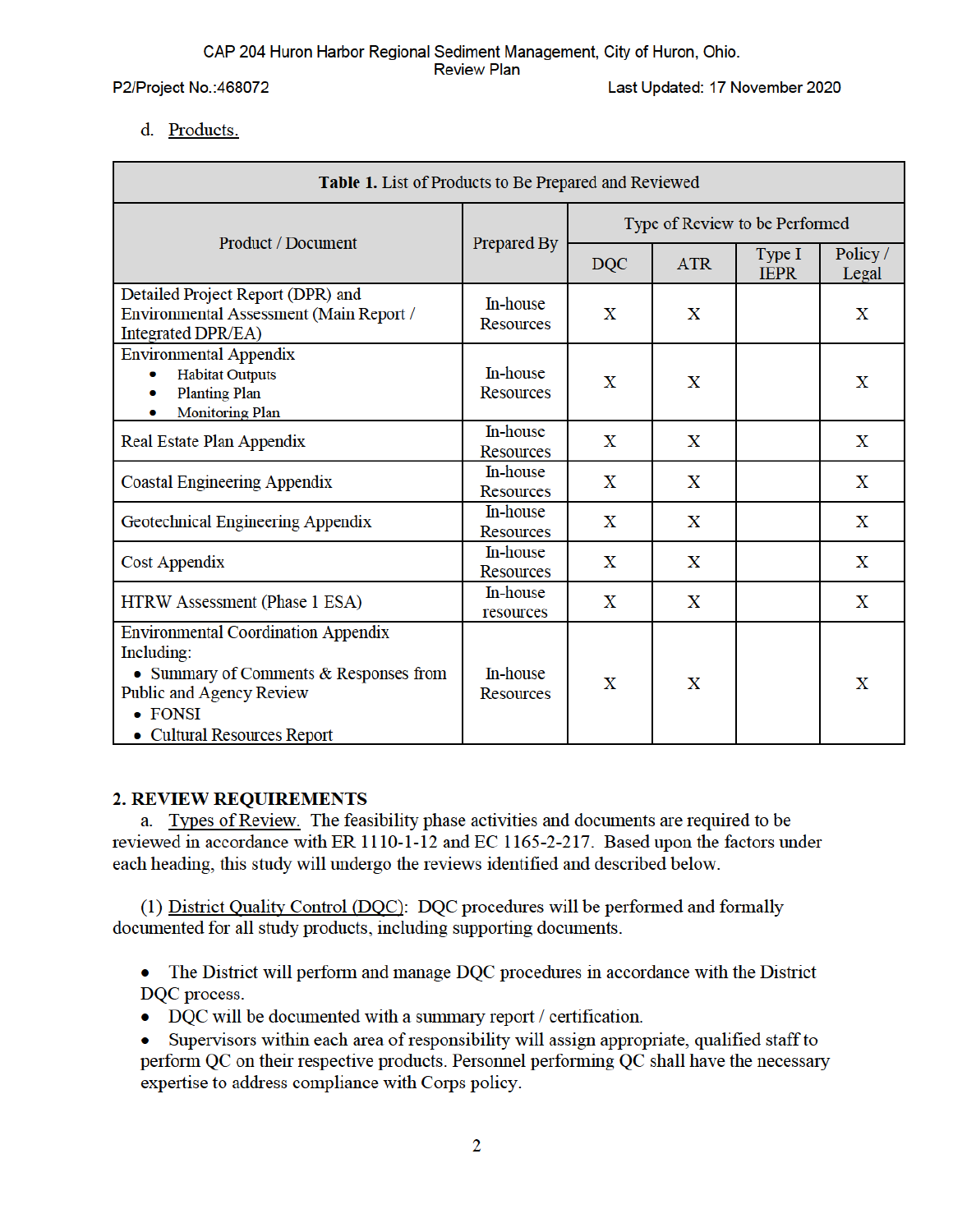P2/Project No.:468072

Last Updated: 17 November 2020

The following disciplines will be playing a critical role in the DQC for this ecosystem  $\bullet$ restoration study:

| Table 2a. DQC Team Technical Disciplines and Expertise |                                                      |                          |  |  |
|--------------------------------------------------------|------------------------------------------------------|--------------------------|--|--|
| <b>Technical Discipline</b>                            | <b>Chief Level DQC Reviewer</b><br>Peer DQC Reviewer |                          |  |  |
| <b>Plan Formulation</b>                                |                                                      | CELRB-PML-P Chief        |  |  |
| <b>Environmental Analysis</b>                          |                                                      | <b>CELRB-PML-E Chief</b> |  |  |
| <b>Ecosystem Restoration</b>                           |                                                      |                          |  |  |
| Civil/Structural Engineering                           |                                                      | <b>CELRB-TDD-S Chief</b> |  |  |
| <b>Cost Engineering</b>                                |                                                      | CELRB-TDD-E Chief        |  |  |
| <b>Operations</b>                                      |                                                      | <b>CELRB-TDO-O</b>       |  |  |
| <b>Real Estate Specialist</b>                          |                                                      | TSD-TD-R                 |  |  |
| Geotechnical/Coastal Engineer                          |                                                      | CELRB-TDD-C Chief        |  |  |
| <b>HTRW</b>                                            |                                                      | <b>CELRB-TDE-H Chief</b> |  |  |
| <b>GIS</b>                                             |                                                      | <b>CELRB-TDE-S</b>       |  |  |

(2) Agency Technical Review (ATR): ATR will be scaled to a level commensurate with the risk and complexity of the products to be reviewed. The ATR will assess whether the analyses presented are technically correct and comply with published USACE guidance, and that the document explains the analyses and results in a reasonably clear manner for the public and decision makers. ATR is mandatory for all decision documents (including supporting data, analyses, environmental compliance documents, etc.).

- ATR is managed within USACE by the designated RMO and is conducted by a qualified team from outside the home district that is not involved in the day-to-day production of the project/product.
- ATR teams will be comprised of senior USACE personnel  $\bullet$
- ATR reviewers in the Plan Formulation, Environmental, Economic, and Cultural Resources. ATR Team members in these disciplines must be certified by their respective Planning sub-CoP
- ATR reviewers in the Engineering  $&$  Construction discipline must be certified by the  $\bullet$ Certification and Access Program (CERCAP).
- The team lead will be from outside LRD.
- The ATR review will be documented using DrChecks, and an ATR Summary Report and certification will be completed.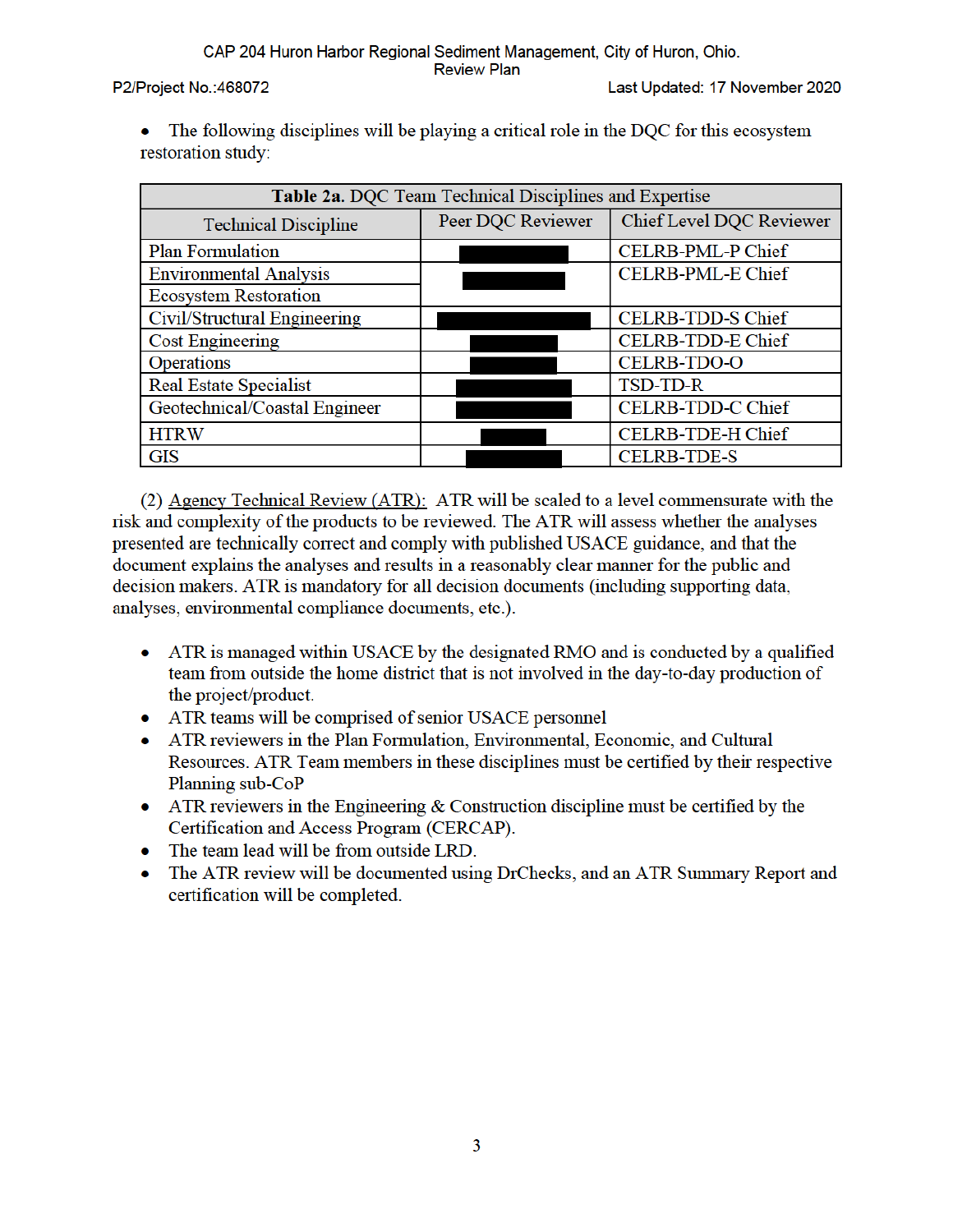Table 2b. ATR Technical Disciplines and Expertise Required **ATR Disciplines Expertise Required Justification / Rationale** The ATR lead should be a senior professional preferably with **ATR Lead-Plan** Coordinate all ATR activities. Formulation experience in preparing CAP Section 204 decision documents and conducting ATR. This reviewer will be responsible for reviewing all plan formulation components of the feasibility study. The lead should also have the necessary skills and experience to lead a virtual team through the ATR process. The ATR lead may also serve as a reviewer for a specific discipline. The ecosystem restoration ATR must be familiar with the Ecosystem This project is anticipated to be primarily Restoration creation of wetlands and coastal habitat. This reviewer must justified based on NER benefits. also be familiar with conducting evaluation of ecosystem restoration outputs and CE/ICA. It is preferred that this reviewer must be familiar with 204 projects. It may be possible that the ATR Lead can cover both Plan Formulation and Ecosystem Restoration roles if he/she has the appropriate expertise **Climate Preparedness** At least one member of an ATR Team for inland hydrology Required by EC 1165-2-17; alternatives and Resiliency and coastal studies, designs, and projects must be certified by can be affected by future climate the Climate Preparedness and Resilience CoP in CERCAP conditions; a climate analysis we be used to determine resiliency. Cost MCX Staff or Cost MCX Pre-Certified Professional as Required by EC 1165-2-17 **Cost Engineering** Reviewer assigned by the Walla Walla Cost Engineering Mandatory Center of Expertise with experience preparing cost estimates for Section 14 cost estimates. Must be Certification and Access Program (CERCAP) certified. **Coastal Engineering** The Coastal Design reviewer should have experience in the Proposed alternative consists of coastal design of coastal structures such as breakwaters and/or structures and engineering. seawalls. This reviewer should have an expertise in coastal engineering on the Great Lakes. Disciplines not anticipated to be needed on ATR team **Structural Design** Expertise not anticipated to be needed on ATR team. No structural alternatives expected to be considered. Engineering Environmental Expertise not anticipated to be required on ATR Team This project is anticipated to be an (NEPA) ecosystem restoration project with ecological benefits. It is not anticipated that the project will have negative impacts on the physical, social, or cultural environments. The Environmental Evaluation is anticipated to result in a FONSI.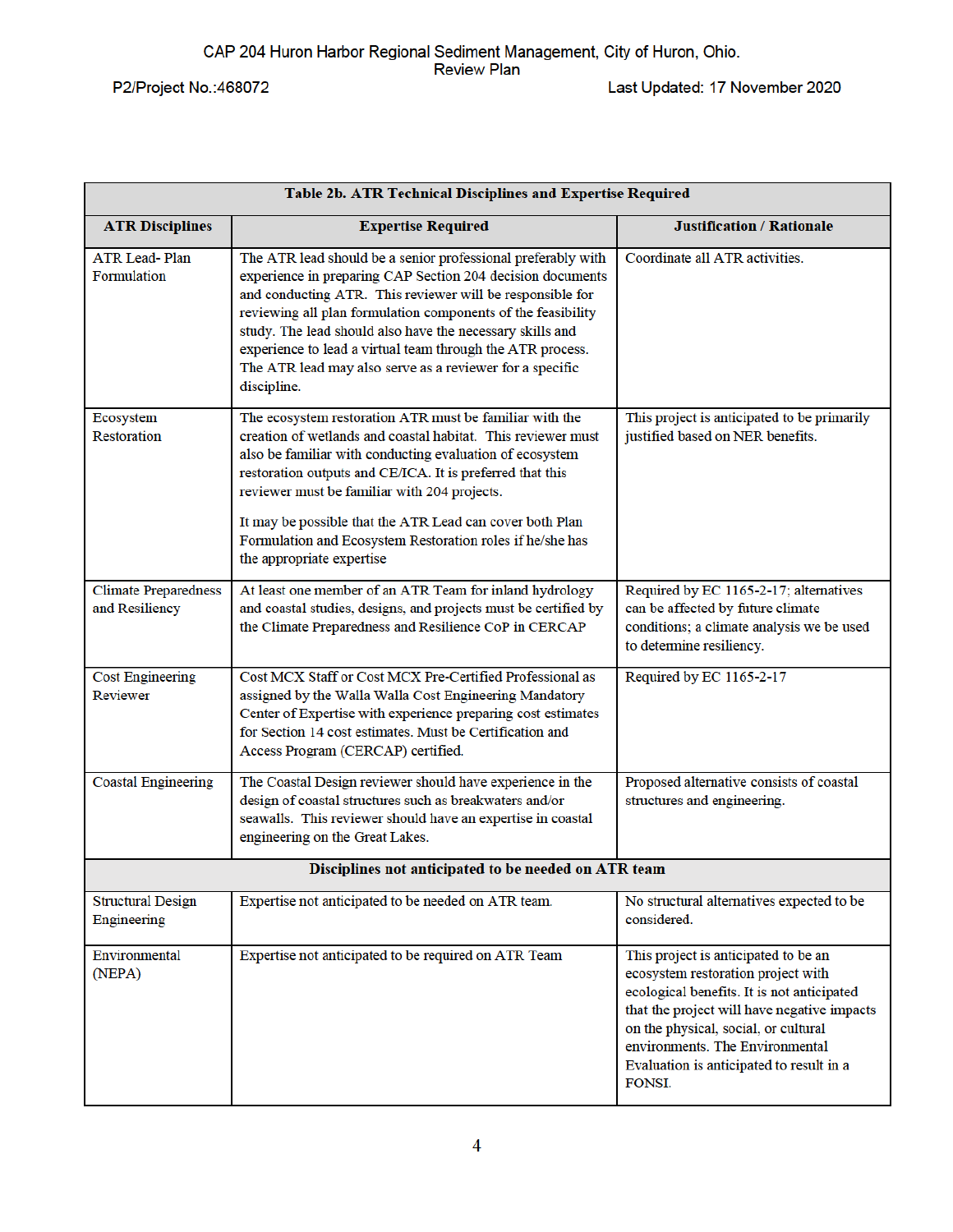P2/Project No.:468072 Last Updated: 17 November 2020

| Hydrology and<br>Hydraulic<br>Engineering | Expertise not anticipated to be required on ATR Team | No H&H required.                                                                                                                         |
|-------------------------------------------|------------------------------------------------------|------------------------------------------------------------------------------------------------------------------------------------------|
| <b>HTRW</b>                               | HTRW not anticipated to be needed on ATR team.       | Risks of HTRW impact to project low.<br>HTRW not anticipated.                                                                            |
| Civil Design<br>Engineering               | Expertise not anticipated to be required on ATR Team | Due to the coastal nature of the project,<br>review of the coastal structures of the<br>project will be reviewed by coastal<br>engineer. |
| <b>Real Estate Reviewer</b>               | Expertise not anticipated to be required on ATR Team | Low risk and complexity may be more<br>appropriately accomplished in-house via<br>DQC) Great Lakes Real Estate.                          |

(3) Type I Independent External Peer Review (IEPR): A Type I IEPR is not required based on the mandatory triggers outlined in the Memorandum for Major Subordinate Command (MSC) and District Commanders dated April 05, 2019; the memorandum provides interim guidance on streamlining IEPR for improved civil works product delivery. Paragraph 4 states a project study may be excluded Type I IEPR if the project does not meet any of the three mandatory IEPR triggers.

## **All CAP projects are excluded from Type I IEPR except those conducted under Section 205 and Section 103, or those projects that include an EIS or meet the mandatory triggers for Type I IEPR.**

This feasibility study does not meet any of the three mandatory IEPR triggers for the following reasons:

- The estimated total cost of the project, including mitigation costs, is not greater than \$200 million.
- The Governor of Ohio has not requested a peer review by independent experts.
- The study is not controversial due to significant public dispute over size, nature, or effects of the project or the economic or environmental costs or benefits of the project.

When none of the three mandatory triggers for IEPR are met, MSC Commanders have the discretion to conduct IEPR on a risk-informed assessment of the expected contribution of IEPR to the project. An IEPR would not provide additional benefit to the study for the following reasons:

- a. This study does not include the development or use of any novel methods.
- b. This project does not pose likely threats to health and public safety.
- c. There is no anticipated inter-agency interest.
- d. Buffalo District has not received a request from the head of any Federal or State agency for an IEPR.
- e. The proposed project is not anticipated to have unique construction sequencing or a reduced or overlapping design construction schedule.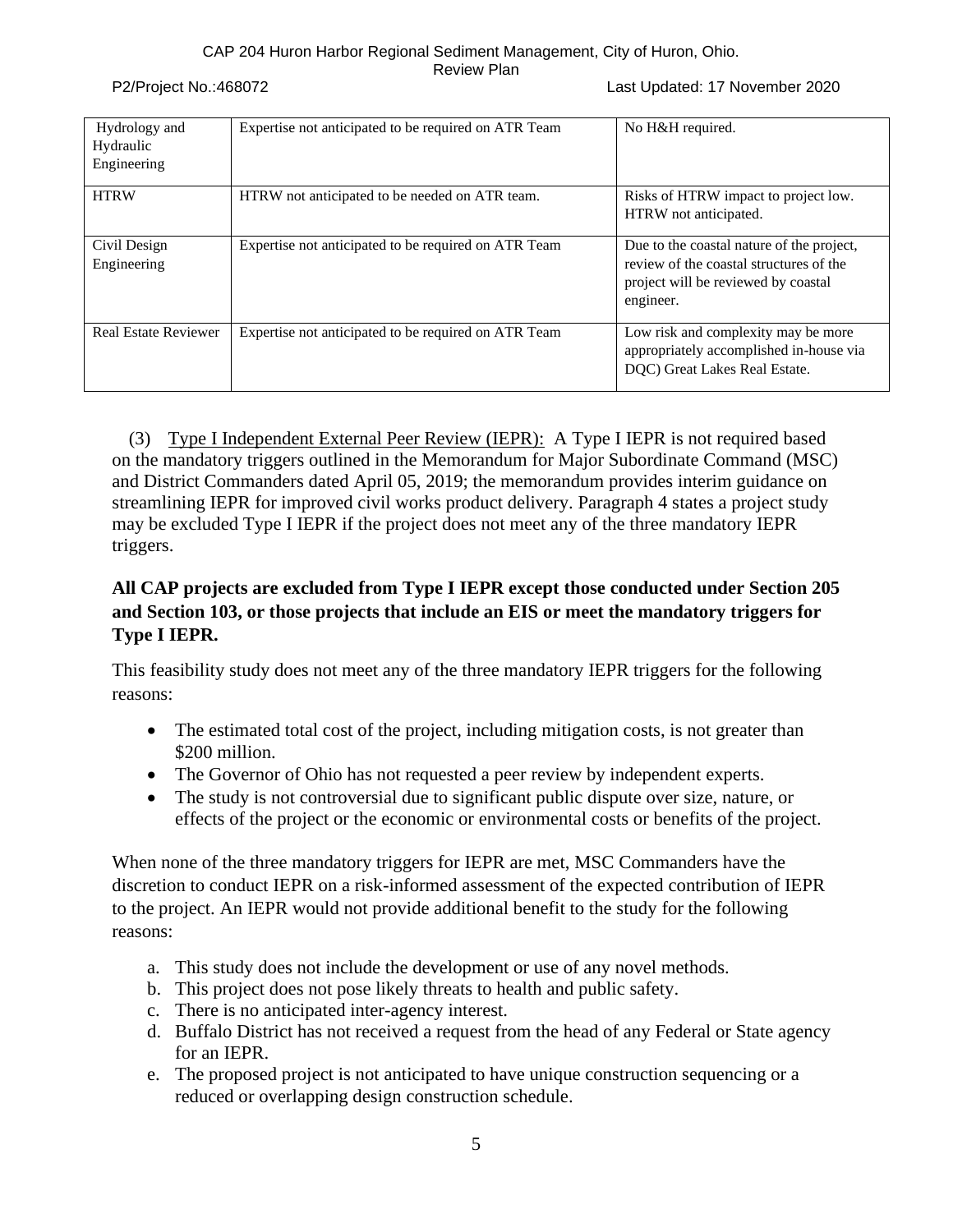(4) Type II Independent External Peer Review (IEPR): Type II IEPR, or Safety Assurance Review (SAR), are managed outside the USACE and are conducted on design and construction activities for hurricane, storm, and flood risk management projects or other projects where existing and potential hazards pose a significant threat to human life. **Since this document does not involve life safety concerns, a Type II IEPR would not be considered**.

(5) Policy and Legal Review: All decision documents will be reviewed for compliance with law and policy. Guidance for policy and legal compliance reviews is addressed in Appendix H, ER 1105-2-100.

- (6) Public Participation.
- a. A public involvement program will be included to satisfy NEPA requirements and solicit public and government agency input.
- b. The District shall contact agencies with regulatory review for coordination as required by applicable laws and procedures.
- c. The District will review comments resulting from public and agency review and will provide the ATR team copies of public and agency comments and responses.
- 3. MODEL CERTIFICATION OR APPROVAL. The following models may be used to develop the decision documents:

*EP 1105-2-58 specifies that approval of planning models is NOT required for CAP projects, but planners should utilize certified models if they are available. The ATR certification package will include an explicit statement that says that the models and analysis are used appropriately and in a manner that is compliant with Corps policy, and they are theoretically sound, computationally accurate, and transparent. The ATR certification package will address any limitations of the model or its use documented in study reports.*

The following models may be used to develop the decision document: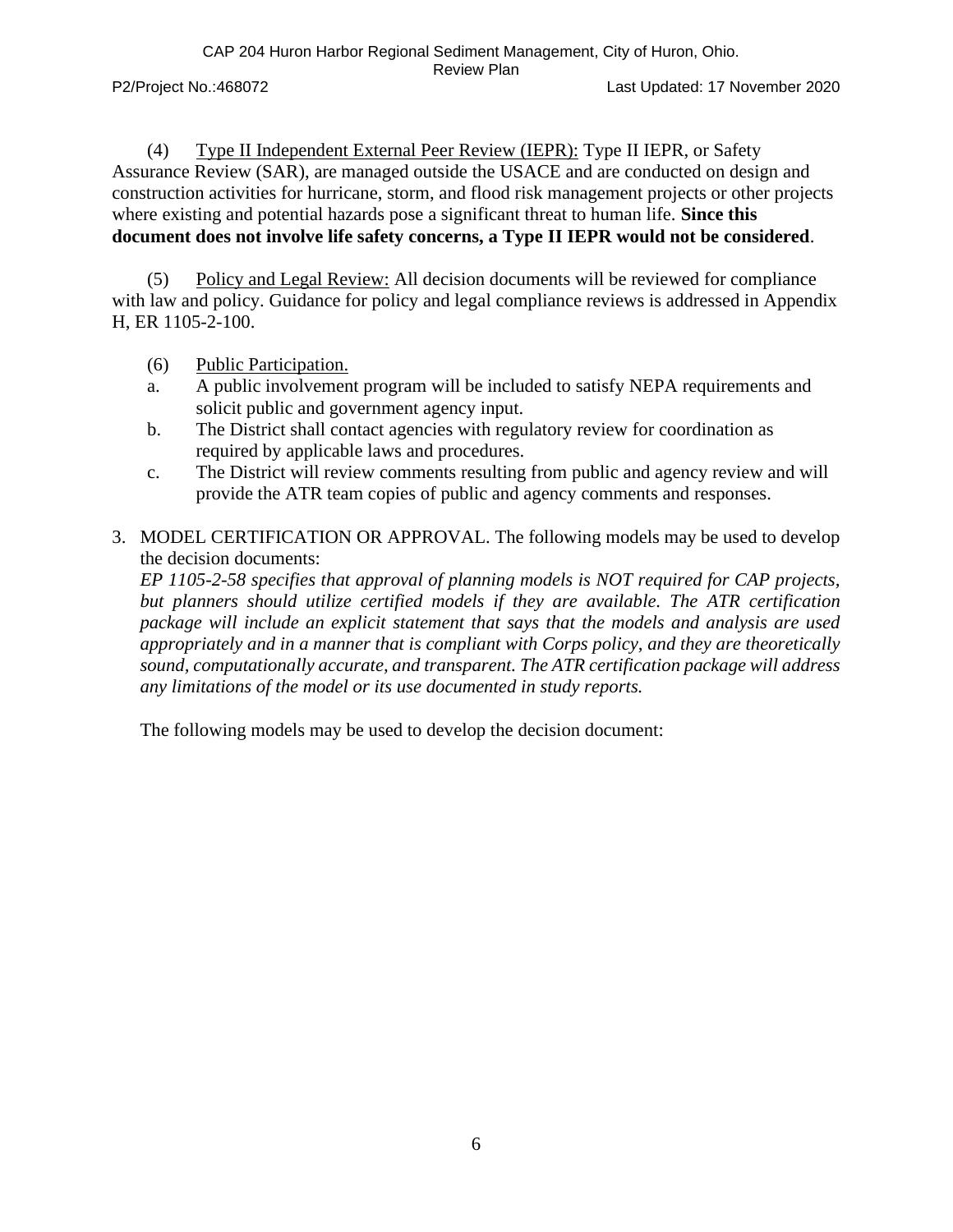P2/Project No.: 468072

| Table 3a. Planning Models                                                                     |                                                                                                                                                                                                                                                                                                                                                                                                                                                                                                                                                                                                                                                                                                                                                                                                                                                                                                                                                                                                                                                                                        |                                              |  |
|-----------------------------------------------------------------------------------------------|----------------------------------------------------------------------------------------------------------------------------------------------------------------------------------------------------------------------------------------------------------------------------------------------------------------------------------------------------------------------------------------------------------------------------------------------------------------------------------------------------------------------------------------------------------------------------------------------------------------------------------------------------------------------------------------------------------------------------------------------------------------------------------------------------------------------------------------------------------------------------------------------------------------------------------------------------------------------------------------------------------------------------------------------------------------------------------------|----------------------------------------------|--|
| <b>Model Name</b><br>and Version                                                              | Model Description and<br>How It Will Be Used                                                                                                                                                                                                                                                                                                                                                                                                                                                                                                                                                                                                                                                                                                                                                                                                                                                                                                                                                                                                                                           | Certification /<br>Approval<br>Status & Date |  |
| <b>IWR</b> Planning<br><b>Suite Version</b><br>2.0.9                                          | Cost Effectiveness, Incremental Cost Analysis.<br>The Institute for Water Resources Planning Suite (IWR-PLAN) is<br>a decision support software package that is designed to assist<br>with the formulation and comparison of alternative plans. While<br>IWR-PLAN was initially developed to assist with environmental<br>restoration and watershed planning studies, the program can be<br>useful in planning studies addressing a wide variety of problems.<br>IWR-PLAN can assist with plan formulation by combining<br>solutions to planning problems and calculating the additive<br>effects of each combination, or "plan." IWR-PLAN can assist<br>with plan comparison by conducting cost effectiveness and<br>incremental cost analyses, identifying the plans which are the<br>best financial investments and displaying the effects of each on a<br>range of decision variables. The ecological habitat units<br>calculated using the Habitat Evaluation Process will be used as<br>inputs in IWR-PLAN to evaluate the benefits associated with<br>each project alternative. | Certified                                    |  |
| <b>Lake Erie</b><br>Qualitative<br>Habitat<br>Evaluation<br>Index (L-<br>QHEI)<br>Version 2.1 | The Lake Qualitative Habitat Evaluation Index (QHEI) is<br>designed to provide a measure of habitat quality that generally<br>corresponds to those physical factors that affect fish communities<br>and which are generally important to other aquatic life (e.g.<br>invertebrates). A QHEI measurement can have a maximum score<br>of 100 with scores less than 30 identifying a very poor quality<br>stream and scores of 70 or higher characterizing excellent quality<br>streams. The standard QHEI was adjusted for use in evaluating<br>lake shore environment.<br>https://epa.ohio.gov/portals/35/documents/QHEIManual LakeEri<br>eShoreline June2010.pdf                                                                                                                                                                                                                                                                                                                                                                                                                       | LRD guidance<br>Approval                     |  |
| <b>Floristic Quality</b><br>Assessment<br>Index (FQAI) -<br>Ohio                              | The Floristic Quality Assessment Index is a tool for scoring the<br>ecological value of a given wetland based on the composition of<br>its plant community.<br>https://www.epa.ohio.gov/portals/35/wetlands/Ohio FQAI.pdf                                                                                                                                                                                                                                                                                                                                                                                                                                                                                                                                                                                                                                                                                                                                                                                                                                                              | Approved                                     |  |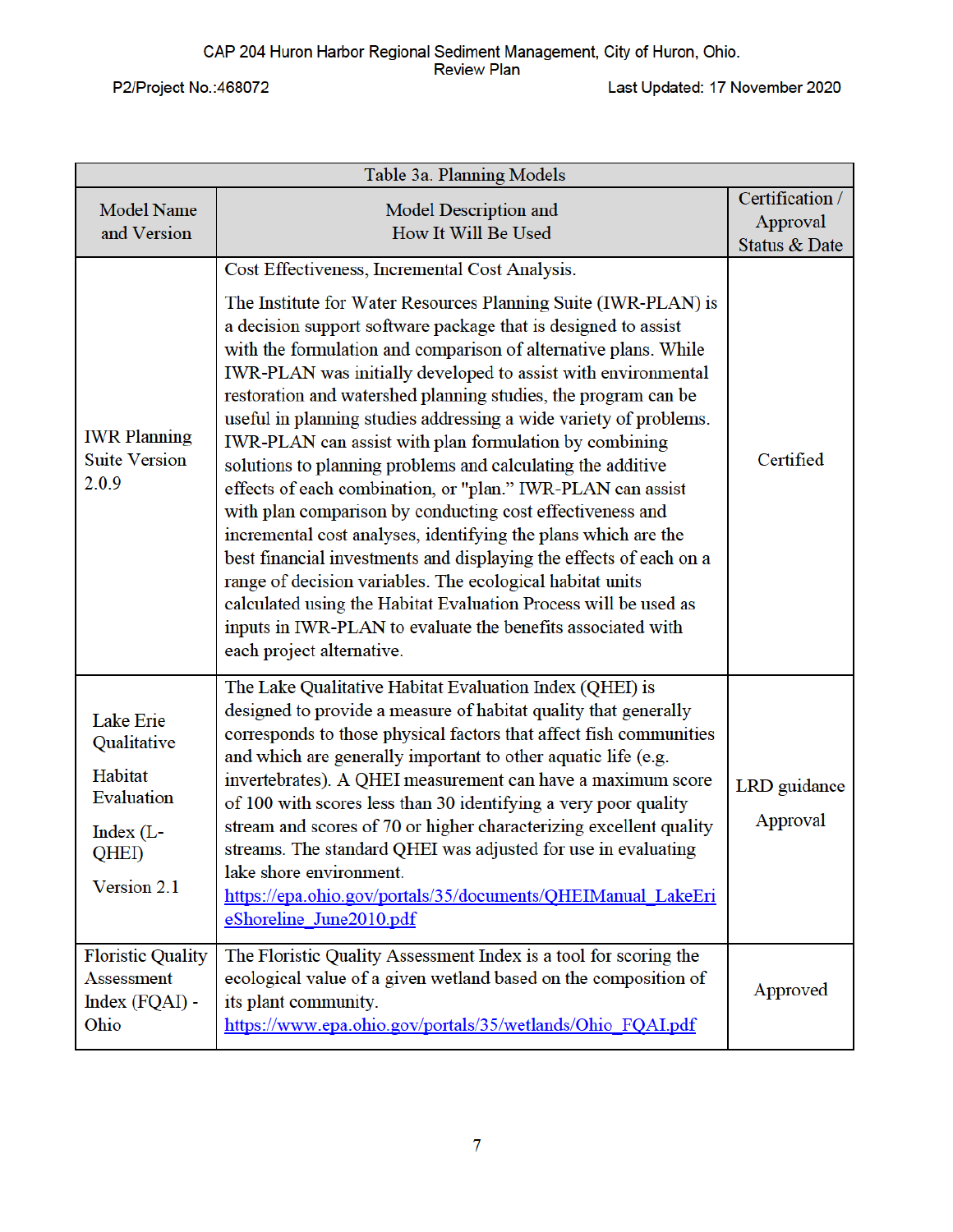P2/Project No.:468072

| Table 3b. Engineering Models |                                                   |                        |  |
|------------------------------|---------------------------------------------------|------------------------|--|
| <b>Model Name</b>            | Model Description and                             | <b>Approval Status</b> |  |
| and Version                  | How It Will Be Used                               |                        |  |
| <b>MCACES</b>                | Microcomputer-Aided Cost Estimation System;       | Approved               |  |
|                              | Used to generate detailed cost estimates for each |                        |  |
|                              | alternative.                                      |                        |  |
|                              |                                                   |                        |  |
| <b>CMS</b>                   | Coastal Modeling System (CMS) SMS Ver.11.1;       | Classified as CoP      |  |
| Wave/Flow                    | CMS-WAVE used to simulate 2D wave spectral        | Preferred              |  |
| Coastal                      | transformation. CMS-WAVE coupled with             |                        |  |
| Model                        | CMS-Flow includes capabilities to compute both    |                        |  |
|                              | hydrodynamics and sediment transport as bed       |                        |  |
|                              | load, suspended load, and total load, and         |                        |  |
|                              | morphology change.                                |                        |  |
|                              |                                                   |                        |  |

4. REVIEW SCHEDULE AND BUDGET. The schedule and budgets for reviews are shown in below table.

| Table 3. Product and Review Schedule                                                          |                                                                                           |                   |                    |             |
|-----------------------------------------------------------------------------------------------|-------------------------------------------------------------------------------------------|-------------------|--------------------|-------------|
| Product(s) to undergo Review                                                                  | Review Level                                                                              | <b>Start Date</b> | <b>Finish Date</b> | Budget (\$) |
| Draft Detailed Project Report and<br><b>Integrated Environmental</b><br>Assessment (DPR & EA) | <b>District Quality</b><br>Control                                                        | <b>22 NOV 21</b>  | 12 JAN 22          |             |
| Draft DPR & EA                                                                                | Agency<br>Technical<br>Review                                                             | 31 JAN 22         | 10 MAR 22          |             |
| Draft DPR & EA                                                                                | <b>LRB</b> Policy and<br><b>Legal Review</b>                                              | 13 APR 22         | 15 JUN 22          |             |
| Draft DPR & EA                                                                                | Public and<br><b>Agency Review</b>                                                        | 24 MAY 22         | 23 JUN 22          |             |
| Final DPR & EA                                                                                | <b>Final District</b><br><b>Quality Control</b><br>& Agency<br><b>Technical</b><br>Review | 27 JUL 22         | 24 AUG 22          |             |
| Final DPR & EA                                                                                | <b>Final LRB Policy</b><br>and Legal<br>Review                                            | 23 SEP 22         | 04 DEC 22          |             |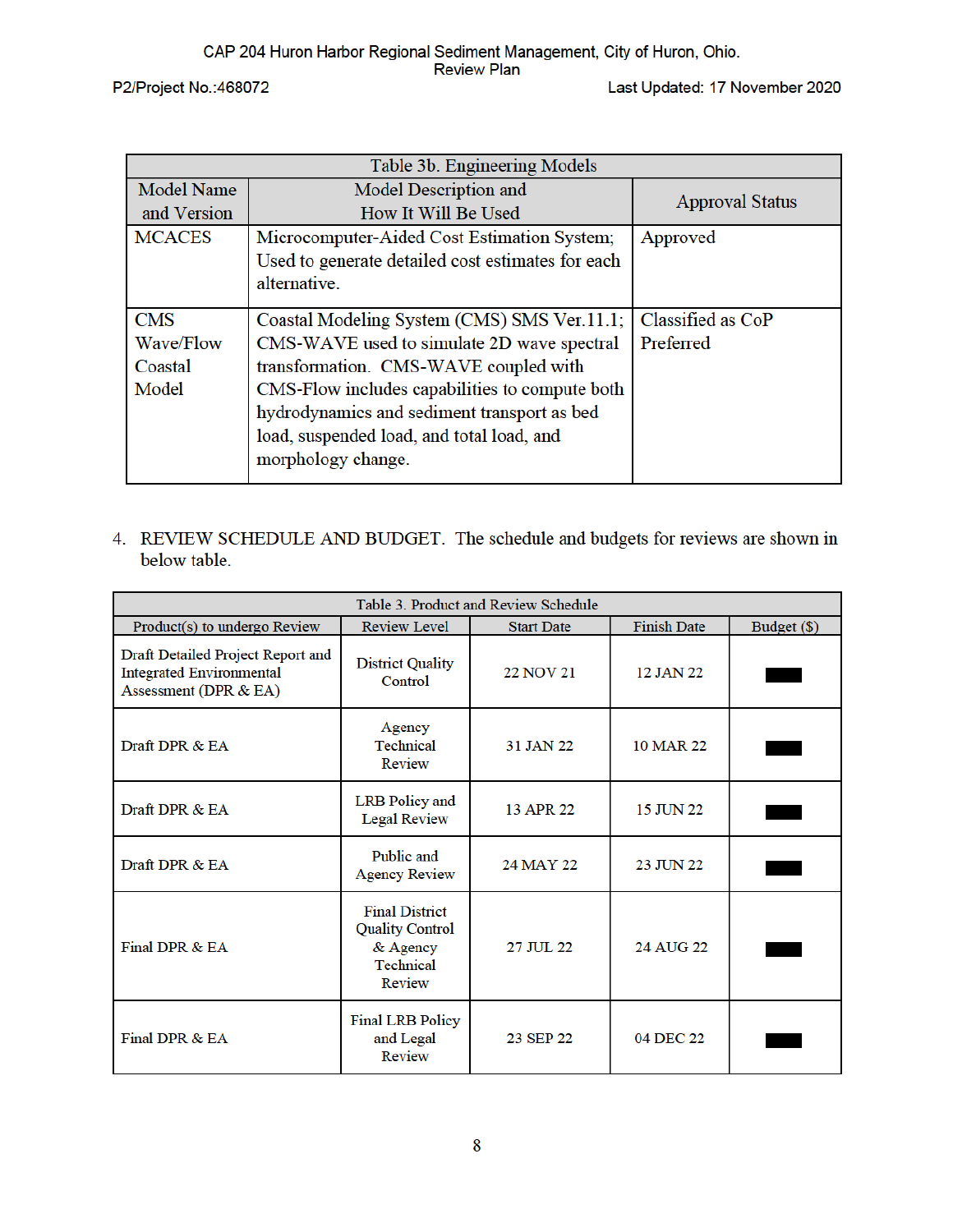## **ATTACHMENT 1 - Contacts**

| <b>REVIEW MANAGEMENT ORGANIZATION (RMO) - LRB</b>                             |  |  |                  |  |
|-------------------------------------------------------------------------------|--|--|------------------|--|
| <b>Office</b><br><b>Name (Last, First)</b><br><b>Function</b><br><b>Phone</b> |  |  |                  |  |
| <b>RMO</b> Lead                                                               |  |  | <b>CELRB-PML</b> |  |

| <b>VERTICAL TEAM CONTACTS</b>                                                 |  |  |                  |  |
|-------------------------------------------------------------------------------|--|--|------------------|--|
| <b>Function</b><br><b>Office</b><br><b>Name (Last, First)</b><br><b>Phone</b> |  |  |                  |  |
| MSC Contact – District Support<br><b>Program Manager</b>                      |  |  | <b>CELRD-PDS</b> |  |

| <b>PROJECT DELIVERY TEAM</b>                                                                                                    |                                                                                                             |       |                    |  |
|---------------------------------------------------------------------------------------------------------------------------------|-------------------------------------------------------------------------------------------------------------|-------|--------------------|--|
| <b>Function/Discipline</b>                                                                                                      | Name (Last, First)                                                                                          | Phone | Office             |  |
| Project Manager (Lead)                                                                                                          |                                                                                                             |       | <b>CELRB-PMP-M</b> |  |
| Planner                                                                                                                         |                                                                                                             |       | CELRB-PML-P        |  |
| Biologist                                                                                                                       |                                                                                                             |       | <b>CELRB-PML-E</b> |  |
| <b>Geotechnical Engineer</b>                                                                                                    |                                                                                                             |       | <b>CELRB-TDD-C</b> |  |
| Civil/Structural Engineer                                                                                                       |                                                                                                             |       | <b>CELRB-TDD-S</b> |  |
| Project Management Specialist                                                                                                   |                                                                                                             |       | <b>CELRB-PM-PO</b> |  |
| <b>Geotechnical Engineer</b>                                                                                                    |                                                                                                             |       | <b>CELRB-TDD-C</b> |  |
| <b>Coastal Engineer</b>                                                                                                         |                                                                                                             |       | <b>CELRB-TDD-C</b> |  |
| <b>Environmental Engineer</b>                                                                                                   |                                                                                                             |       | <b>CELRB-TDE-E</b> |  |
| <b>Real Estate</b>                                                                                                              |                                                                                                             |       | <b>CELRE-RE</b>    |  |
| * LRB can support basic cultural resources coordination tasks. If significant cultural resources concerns are identified during |                                                                                                             |       |                    |  |
|                                                                                                                                 | the feasibility phase, LRB will coordinate with an Archeologist from another District to support the study. |       |                    |  |

| DISTRICT QUALITY CONTRAL (DQC) TEAM |                    |       |                    |  |
|-------------------------------------|--------------------|-------|--------------------|--|
| <b>Function/Discipline</b>          | Name (Last, First) | Phone | Office             |  |
| DQC Lead, Plan Formulation          |                    |       | CELRB-PML-P        |  |
| Env. Analysis & Cult. Resources*    |                    |       | <b>CELRB-PML-E</b> |  |
| Geotechnical/Coastal Engineer       |                    |       | <b>CELRB-TDD-C</b> |  |
| <b>Project Management</b>           |                    |       | <b>CELRB-PMP-O</b> |  |
| <b>Cost Engineer</b>                |                    |       | <b>CELRB-TDD-E</b> |  |
| <b>Environmental Engineer</b>       |                    |       | <b>CELRB-TDE-E</b> |  |
| <b>Real Estate</b>                  |                    |       | <b>CELRE-RE</b>    |  |

| <b>AGENCY TECHNICAL REVIEW (ATR) TEAM*</b> |                                                                                          |            |                    |  |
|--------------------------------------------|------------------------------------------------------------------------------------------|------------|--------------------|--|
| <b>Function/Discipline</b>                 | Name (Last, First)                                                                       | Phone      | Office             |  |
| ATR Lead/Plan Formulation*                 |                                                                                          |            | <b>CENAO-WRP-R</b> |  |
| <b>Ecosystem Restoration</b>               | TBD                                                                                      | TBD        | TBD                |  |
| <b>Coastal Design</b>                      | TBD                                                                                      | <b>TBD</b> | <b>TBD</b>         |  |
| <b>Cost Engineering</b>                    | <b>TBD</b>                                                                               | <b>TBD</b> | <b>TBD</b>         |  |
|                                            | * Alternatively, Dan Hughes, also of CENAO could lead or help with the ATR if necessary. |            |                    |  |